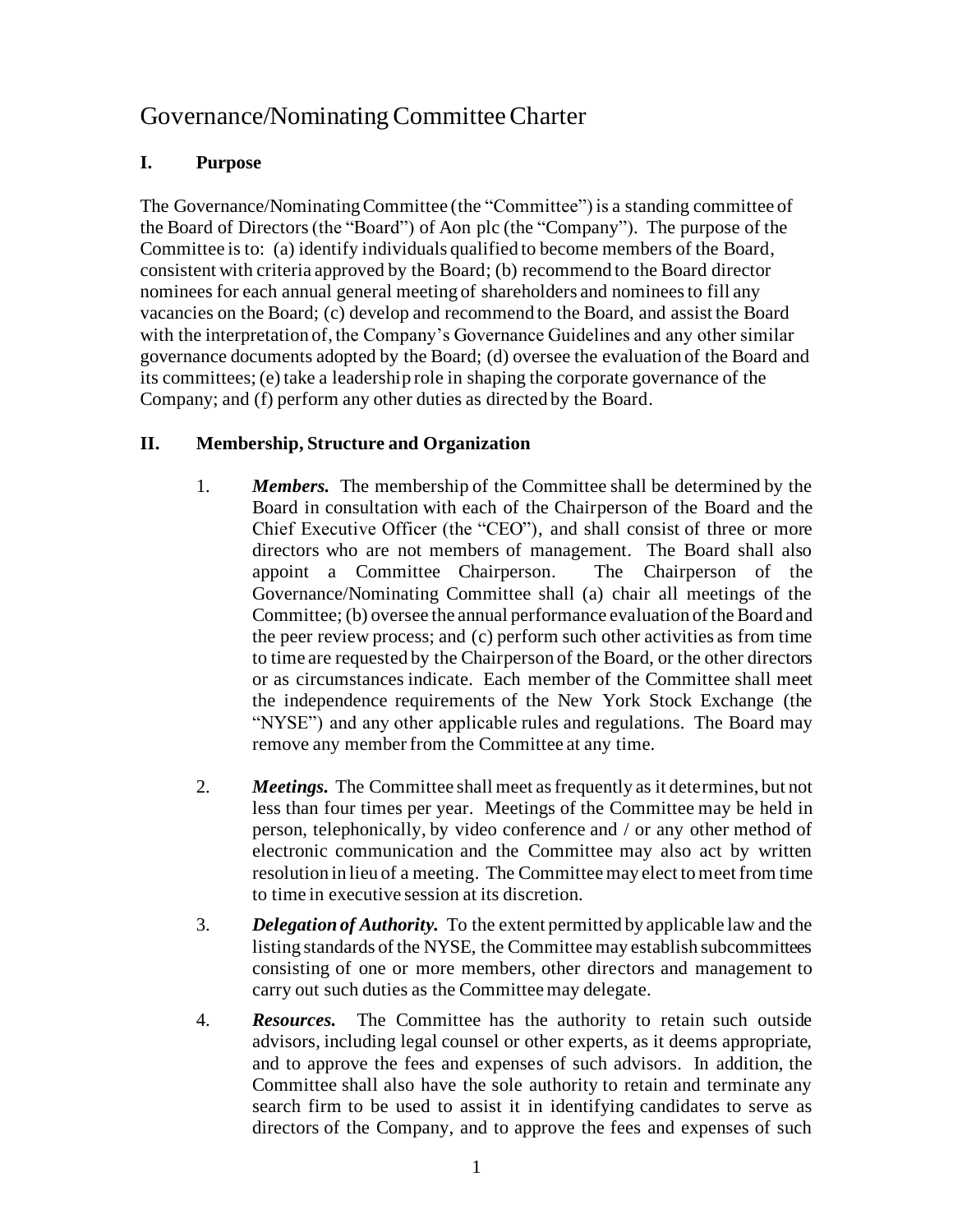search firm. The Committee shall receive appropriate funding from the Company, as determined by the Committee, for the payment of compensation to such advisors and search firm.

- 5. *Charter.* The Committee shall annually review and reassess the adequacy of this charter and recommend any proposed changes to the Board for approval.
- 6. *Agenda, Minutes and Reports.* The Chairperson of the Committee shall be responsible for setting the agendas for meetings. The agenda and information concerning the business to be conducted at each Committee meeting shall, to the extent practicable, be communicated to members sufficiently in advance of each meeting to permit meaningful review. The Chairperson of the Committee will report regularly to the full Board on the Committee's activities, findings and recommendations, including the results of the annual Committee evaluation. The report to the Board may take the form of an oral report by the Chairperson or by any other member of the Committee designated by the Chairperson to make such report. The Company Secretary or a representative designated by the Corporate Secretaryshall assist the Committee in maintaining minutes or other records of meetings and activities.

## **III. Responsibilities**

- 1. *Director Selection Criteria.* The Committee shall establish criteria for the selection of new directors to serve as members of the Board. The criteria shall reflect, among other factors, integrity, independence, diversity and leadership, as well as the qualifications set forth in the Company's Governance Guidelines. In addition, the current composition of the Board should be considered when establishing selection criteria.
- 2. *Identification of Director Candidates*. The Committee shall identify, consider and recommend individuals to fill new positions or vacancies on the Board, and shall review any candidate recommended by the shareholders in accordance with the provisions of the Company's Articles of Association. The Committee shall oversee all necessary and appropriate inquiries into the backgrounds and qualifications of director candidates.
- 3. *Recommendation of Director Nominees.* The Committee shall recommend the slate of director nominees for approval by the Board and the shareholders at the Company's annual general meeting.
- 4. *Committee Membership and Operations.* The Committee shall advise the Board with respect to the structure and operations of, as well as the qualifications for membership on, the various committees of the Board.
- 5. *Evaluation Process.* The Committee shall oversee the Board's annual performance evaluation, including soliciting comments from all directors, preparing a report to the Board with an assessment of the performance of the Board and making recommendations for improvements in the Board's